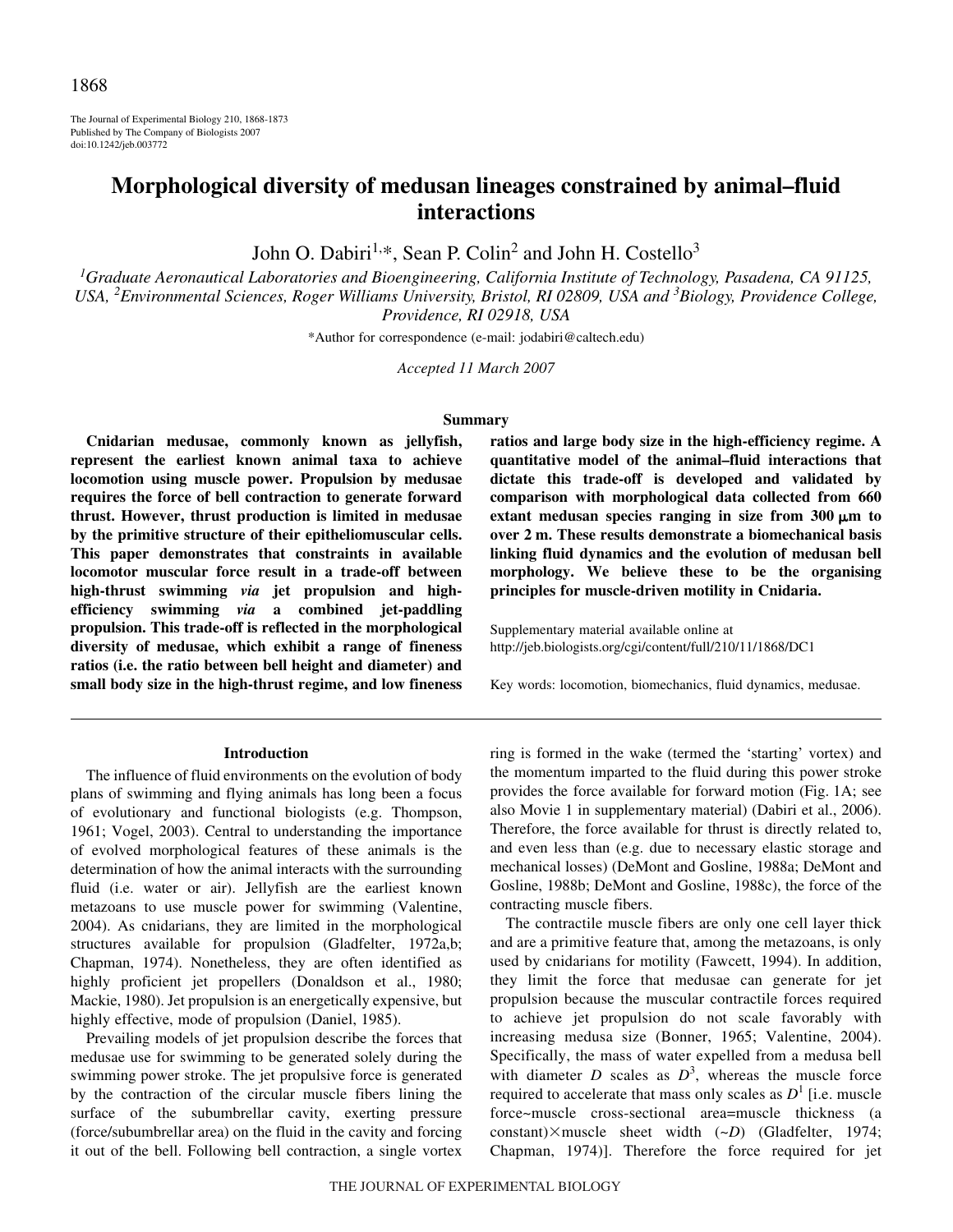Fig. 1. Visualizations of medusa flow currents. (A) Jet propulsion in juvenile *Aequorea victoria*. A vortex ring (CV) is formed in the water during the bell contraction phase, whereas no vortex is formed in the water during the bell relaxation phase. (B) Jet-paddling in *Aurelia aurita*. Vortex rings of opposing rotational orientation are formed in the water during bell contraction (CV) and relaxation (RV), respectively. The stopping vortex can be observed forming near the bell margin (RV). This vortex will interact with the subsequent contraction phase vortex, affecting swimming thrust and efficiency (see text).

propulsion increases with animal size more rapidly than the available physiological force.

In this paper, we use models that compare the forces produced by medusae to the forces required for propulsion, in order to investigate how fluid interactions may constrain medusan bell morphology across the extant species. The developed analytical models are validated by comparison with *in situ* field and laboratory observations of freely swimming *Aurelia aurita* and juvenile *Aequorea victoria* medusae, respectively. These species have been selected for wake studies because they represent distinct regions of medusan morphospace. In particular, *Aurelia* is typically larger and more oblate (flatter) while juvenile *Aequorea* is smaller and prolate (torpedo-shaped). To complement the studies of wake kinematics, we also examine morphological data collected from measurements of 660 extant species reported in the literature. The following section describes the experimental and analytical methods.

## **Materials and methods**

## *Visualization of animal-fluid interactions*

Specimens of newly budded *Aequorea victoria* (Agassiz 1849), a prolate juvenile hydromedusa native to the Puget Sound, WA, USA, were received from the New England Aquarium, Boston, MA, USA. To visualize their wake during swimming, individuals were placed into a 200 ml rectangular filming vessel filled with saltwater, and video recordings at  $250$  frames s<sup>-1</sup> were made following published methods (Costello and Colin, 1994) using a  $720\times480$ -pixel CCD camera connected to a PC. The wake flow was made visible by injecting fluorescein dye around the medusa prior to bell contraction.

Measurements of *Aurelia aurita* (Linnaeus 1746), an oblate scyphomedusa, were collected from a marine lake  $(145$  hectares, maximum depth  $46$  m) on the island of Mljet, Croatia, located in the Adriatic Sea (latitude: 42.75°N, longitude: 17.55°E) during July 2003. All of the video was recorded in shallow water  $(<20 \text{ m})$  by SCUBA using natural light. Video was recorded at 30 frames  $s^{-1}$  on miniDV videotape using a Sony DCR VX2000 camera with a zoom lens contained within an Amphibico underwater housing (Amphibico, Inc., Montreal, QC, Canada). A second diver



injected 20  $\mu$ l pulses of concentrated fluorescein dye into the water at specific locations around the medusae.

## *Mathematical derivation of morphological diversity models*

The proposed morphological diversity model is based on an expression for the net time-averaged locomotive force required for swimming:

$$
F_{\rm L} = (T_{\rm J}/T)F_{\rm J} - (T_{\rm R}/T)F_{\rm R} \,,\tag{1}
$$

where  $T_J$  and  $T_R$  are the durations of the jetting and relaxation phases, respectively, *T* is the duration of the entire swimming cycle (i.e.  $T=T_J+T_R$ ), and  $F_J$  and  $F_R$  are the locomotive forces occurring during the jetting and relaxation phases, respectively. The negative sign before the second term accounts for the direction of the relaxation phase force opposite to the contraction phase force. For clarity in the following analysis, we will henceforth neglect the weighted times  $T_J/T$  and  $T_R/T$ without a loss of generality in the results.

The force  $F<sub>J</sub>$  during bell contraction is calculated using the model of Daniel (Daniel, 1983):

$$
F_{\mathbf{J}} = (\rho/A) \left(\frac{dV}{dt}\right)^2, \tag{2}
$$

where  $A = \pi D^2/4$  is the oral cavity exit area and *V* is the volume of the oral cavity. Approximating the oral cavity volume as a hemiellipsoid, its volume is related to the bell height *H* and diameter *D* as  $V=(\pi/6)HD^2$ . Hence its time-derivative is:

$$
\frac{dV}{dt} = \frac{\pi}{6} \left( 2HD \frac{dD}{dt} + \frac{dH}{dt} D^2 \right).
$$
 (3)

The time-derivative d*V*/d*t* of the oral cavity volume is dependent on changes in the bell diameter d*D*/d*t* during the swimming cycle to a much greater degree than changes in the bell height d*H*/d*t*, due to both the quadratic dependence of oral cavity volume on bell diameter (compared to linear dependence on bell height) and the physiologically observed greater motion of the bell diameter relative to the bell height during the swimming cycle. Therefore we may approximate Eqn 3 as:

$$
\frac{dV}{dt} \approx \frac{\pi}{3} HD \frac{dD}{dt}.
$$
 (4)

The force  $F_R$  due to bell relaxation can be estimated based on the strength of the 'stopping vortex' that may form due to bell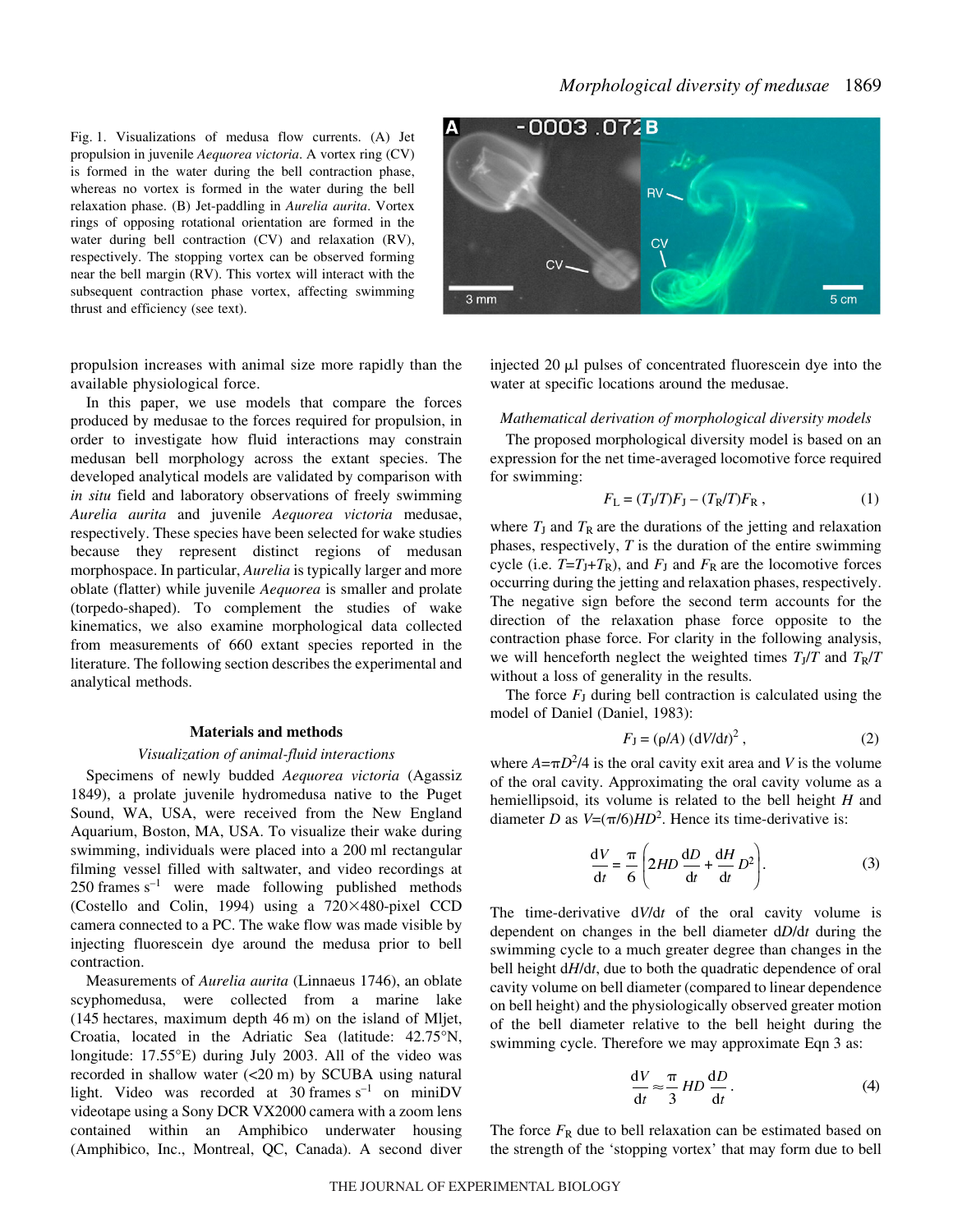# 1870 J. O. Dabiri, S. P. Colin and J. H. Costello

motion during this phase of the swimming cycle (Dabiri et al., 2005; Dabiri et al., 2006):

$$
F_{\rm R} \approx \rho A_{\rm V} \Gamma / T_{\rm R} \tag{5}
$$

where  $A_V$  is the area enclosed by the vortex ring and  $\Gamma$  is the vortex ring circulation, a measure of its strength. The vortex ring enclosed area  $A_V$  can be approximated by the oral cavity area  $A = \pi D^2/4$ , since the vortex is formed at the bell margin and remains attached to the body until the end of the relaxation phase. The vortex ring circulation can be calculated by applying the slug model (Didden, 1979) to the flow at the bell margin, where the characteristic flow velocity is given by the bell motion  $dD/dt$ , i.e.  $\Gamma \approx \frac{1}{2} (\frac{1}{2} dD/dt)^2 T_R$ .

Combining these results in Eqn 5:

$$
F_{\rm R} \approx \frac{\pi}{32} \rho D^2 \left(\frac{\mathrm{d}D}{\mathrm{d}t}\right)^2.
$$
 (6)

By substituting Eqn 2, Eqn 4 and Eqn 6 into the governing force equation, Eqn 1 becomes:

$$
F_{\rm L} \approx \frac{4\pi}{9} \rho \left( H \frac{\mathrm{d}D}{\mathrm{d}t} \right)^2 - \frac{\pi}{32} \rho \left( D \frac{\mathrm{d}D}{\mathrm{d}t} \right)^2. \tag{7}
$$

Since the fineness ratio *f*=*H*/*D*, the bell height can be eliminated from Eqn 7:

$$
F_{\rm L} \approx \rho \left( \frac{4\pi}{9} f^2 - \frac{\pi}{32} \right) \left( D \frac{\mathrm{d}D}{\mathrm{d}t} \right)^2. \tag{8}
$$

Solving for the fineness ratio and applying the functional constraint that the maximum locomotive force  $F<sub>L</sub>$  is bounded by the physiological force  $F<sub>M</sub>$  that can be applied by the subumbrellar muscle fibers (i.e.  $F_L \leq F_M$ ),

$$
f \le \sqrt{\frac{9}{4\pi\rho}} \left[ \frac{\pi\rho}{32} + F_M \left( D \frac{dD}{dt} \right)^{-2} \right].
$$
 (9)

The physiological force  $F_M$  is the mathematical product of the maximum muscle stress  $\sigma_M$ , subumbrellar muscle sheet thickness  $\tau_M$ , and muscle sheet width, which has been observed to be roughly one half of the bell diameter *D* (Gladfelter, 1972):

$$
F_{\rm M} = \sigma_{\rm M} \tau_{\rm M} D / 2 \,. \tag{10}
$$

The time-dependent bell diameter motion can be modeled as a trigonometric function that attains the resting bell diameter *D* at the beginning of the swimming cycle and contracts to *D*/2 at the transition from bell contraction to bell relaxation (Gladfelter, 1972a,b; Ford and Costello, 2000). For simplicity and generality, we currently utilize the function  $(D/4)(3+\cos\omega t)$ , where  $\omega$  is the swimming frequency in rad s<sup>-1</sup> and the swimming cycle occurs over a period of duration *T*, i.e.  $0 \le t \le T = 2\pi/\omega$ . Functions that more faithfully represent the bell motion of each species could also be used here. However, we will show that this simple approximation is sufficient to explain the observed trends in the morphological data without appealing to the detailed kinematics of each species. Substituting this function into Eqn 9 gives:

$$
f \le \sqrt{\frac{9}{4\pi\rho} \left(\frac{\pi\rho}{32} + \frac{\sigma_M \tau_M}{2g(\omega)D^3}\right)},
$$
 (11)

where the frequency-dependent function  $g(\omega)$  is given by the time average of  $[D(dD/dt)]^2$  over the duration of one swimming cycle. For the trigonometric function used presently,  $g(\omega)$  is given by:

$$
g(\omega) = \frac{\omega}{2\pi} \int_0^{2\pi/\omega} \frac{1}{256} \omega^2 \sin^2 \omega t (3 + \cos \omega t)^2 dt.
$$
 (12)

Since the fineness ratio  $f=H/D$ , both sides of Eqn 11 can be multiplied by *D* to determine an approximate relationship between bell height and diameter across medusan lineages:

$$
H \sim \sqrt{D^2 + C/D} \,,\tag{13}
$$

where C is a dimensional constant with units of volume.

### **Results**

We first compare the forces generated by the muscle fibers  $(F_M)$  to the forces required for jet-propelled locomotion  $(F_J)$ , i.e. where stopping vortex formation is neglected in Eqn 1. In order to swim at a given frequency  $\omega$ ,  $F_M$  must be greater than or equal to  $F_J$ . The parameter  $F_M$  is the product of muscle crosssection area and the isometric stress of the muscle tissue; therefore, its magnitude is a function of bell size and shape. Likewise, for jet propulsion,  $F<sub>J</sub>$  is related to the volume of the subumbrellar cavity, the oral cavity exit area, and their respective changes with bell size and shape (Daniel, 1983). Fig. 2A plots the size-limiting curve  $F_M = F_J$  for medusa shape (quantified by the fineness ratio *f*=bell height *H*/bell diameter *D*) *versus* bell diameter *D* for various swimming frequencies. This curve is generated by plotting Eqn 11 while neglecting the first term in parenthesis, which arose due to the presence of the stopping vortex. These limiting upper-bound curves illustrate that for most bell shapes (i.e. fineness ratios), medusae larger than 10 cm cannot produce a sufficient muscle force to swim *via* jet propulsion.

However, some species of medusae are known to reach diameters greater than  $2 \text{ m}$  (e.g. Omori and Kitamura, 2004), apparently violating the predicted size limits for jetting medusae. The present field observations of *Aurelia* show that oblate medusae (i.e. low fineness ratios) create more complex wake structures than those of more prolate jetting medusae (i.e. high fineness ratios; Fig.  $1A$ ), and swim with a combined jetpaddling mode of propulsion (also termed rowing; Fig. 1B; see also Movie 2 in supplementary material) (Dabiri et al., 2005). In jet-paddling medusae, the contraction phase generates a starting vortex similar to that of traditional jetting medusae. However, during the relaxation phase the paddling motion of the bell causes the formation of a second, stopping vortex ring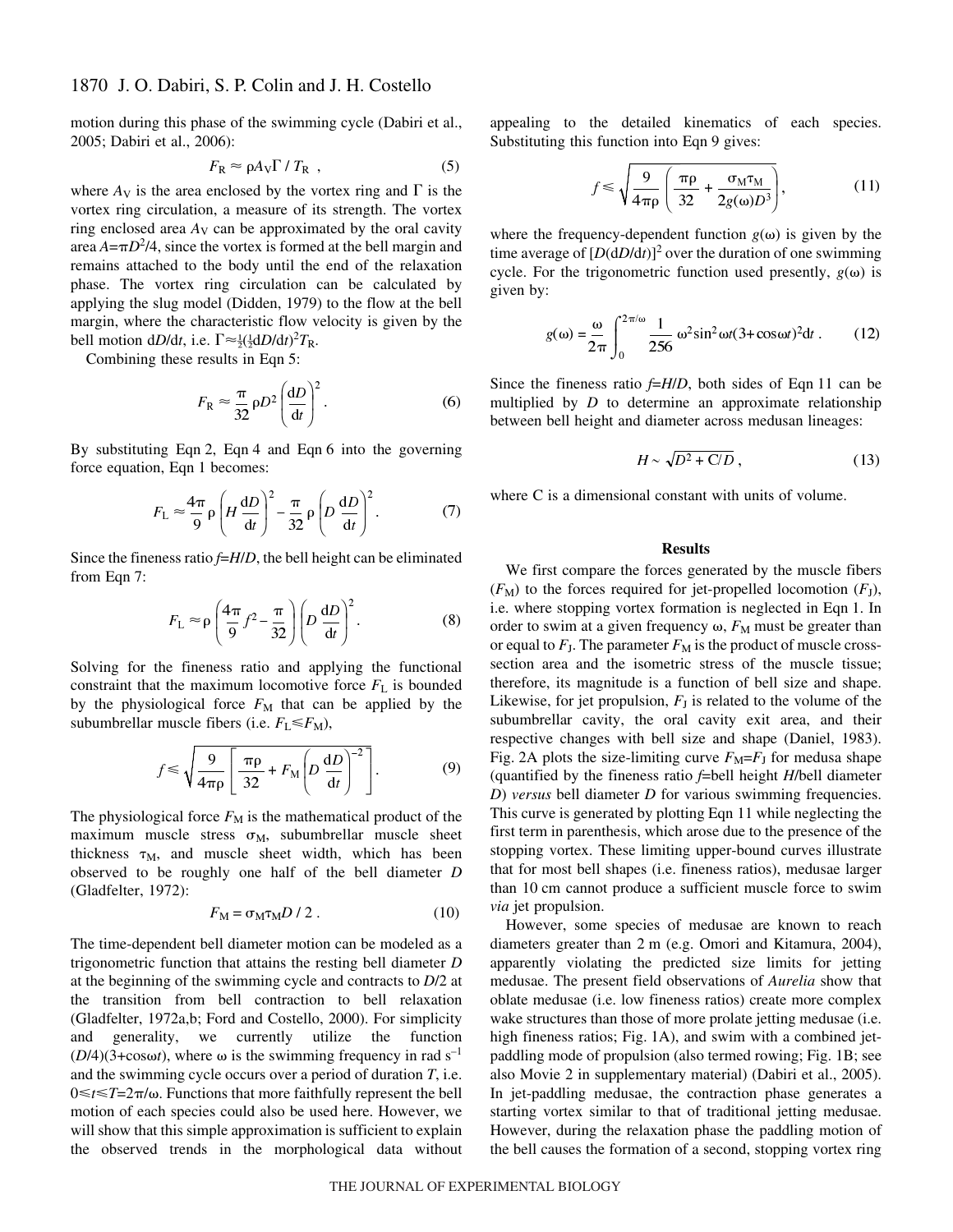with opposite rotational orientation relative to the starting vortex.

Including the effect of the stopping vortex in Eqn 1 and using average physiological and kinematic values (Gladfelter, 1972a; Gladfelter, 1972b; Anderson and Schwab, 1981; Bone and Trueman, 1982) for  $\sigma_M$  (160 kPa),  $\tau_M$  (3.5  $\mu$ m) and  $\omega$  ( $\pi$ ,  $2\pi$ and  $4\pi$  rad s<sup>-1</sup>), Fig. 2B plots the predicted morphological distribution of fineness ratio *versus* bell diameter for all medusae swimming at various bell contraction frequencies (i.e.



Fig. 2. Quantitative model of force balance between the force  $F_M$ produced by medusan muscle contraction and the forces  $F<sub>J</sub>$  or  $F<sub>L</sub>$ required for locomotion. Solid line, 0.5 Hz swimming frequency model; broken line, 1 Hz model; dotted line, 2 Hz model. The constraint on morphological diversity becomes more severe with increasing swimming frequency due to the increased flow accelerations and required locomotive forces. (A) Limiting curve corresponding to force balance  $F_M = F_J$ , i.e. Eqn 11 plotted with the first term in parenthesis neglected. The model predicts that jetpropelled medusae are limited to the morphospace below this curve, i.e. medusae with bell shape and size combinations above the curve are not capable of swimming *via* jet propulsion. (B) Limiting curve corresponding to force balance  $F_M = F_L$ , i.e. Eqn 11. The new model predicts that all medusae are limited to the morphospace below this curve. At high fineness ratios the force constraints for jet-paddling and jet propulsion do not differ significantly because magnitude of the stopping vortex during the recovery stroke of jet-paddling is inversely related to fineness ratio. At low fineness ratios the stopping vortex sufficiently reduces  $F_L$  such that it is never greater than  $F_M$ ; therefore, medusan sizes are not constrained below the critical fineness ratio  $f_{\text{CRIT}} = \sqrt{9/128} \approx 0.265$ . This is the key difference between A and B.

Eqn 11). The new model predicts that the bell diameter for oblate jet-paddling medusae is not constrained by physiological limits, as prolate jetting medusae are. In other words, according to the model, medusae with lower fineness ratios create sufficient stopping vortices during bell relaxation to effectively reduce the forces required for locomotion. Consequently, oblate medusae of any size are able to generate sufficient muscle forces to swim. Interestingly, the model predicts that across all medusan lineages there exists a universal critical fineness ratio  $f_{\text{CRIT}}$  below which medusae of any bell diameter can exist,  $f_{\text{CRIT}} = \sqrt{9/128} \approx 0.265$ .

If these medusae–fluid interactions are influential in constraining the evolution of bell morphology we would expect to observe a similar relationship between bell diameter and fineness ratio for most extant medusan species. A medusan morphospace, compiled from average bell diameter and height values of all of the medusae published or illustrated in monographs describing hydromedusae (Kramp, 1959; Kramp, 1961; Kramp, 1968), scyphomedusae (Mayer, 1910), or siphonophores (Pugh, 1999), reveals that the relationship between bell fineness and diameter is not random and that bell shape is highly dependent on bell size (Fig. 3; see Table S1 in supplementary material). At small bell diameters  $\langle$  <50 mm), bell shape is highly variable between oblate and prolate forms. However, at larger bell diameters (>200 mm), only oblate bell forms exist in nature. As a result, there is a large region of potential bell size and shape combinations unoccupied by any medusa.

Fig. 4A plots the predicted morphological distribution of fineness ratio *versus* bell diameter for various swimming frequencies and compares these predictions with the morphological data. The model accurately predicts the observed bounds on the morphological distribution of medusae, especially those exhibiting the largest bell diameters where the critical fineness ratio  $f_{\text{CRIT}}$  is approached. If the formation of



Fig. 3. Medusan morphospace (fineness ratio, *f*, *versus* bell diameter, *D*) derived from morphological data of 660 extant species of medusae. The figure illustrates a non-random relationship between bell shape and size. The shaded area identifies shape and size combinations that do not exist among extant medusae.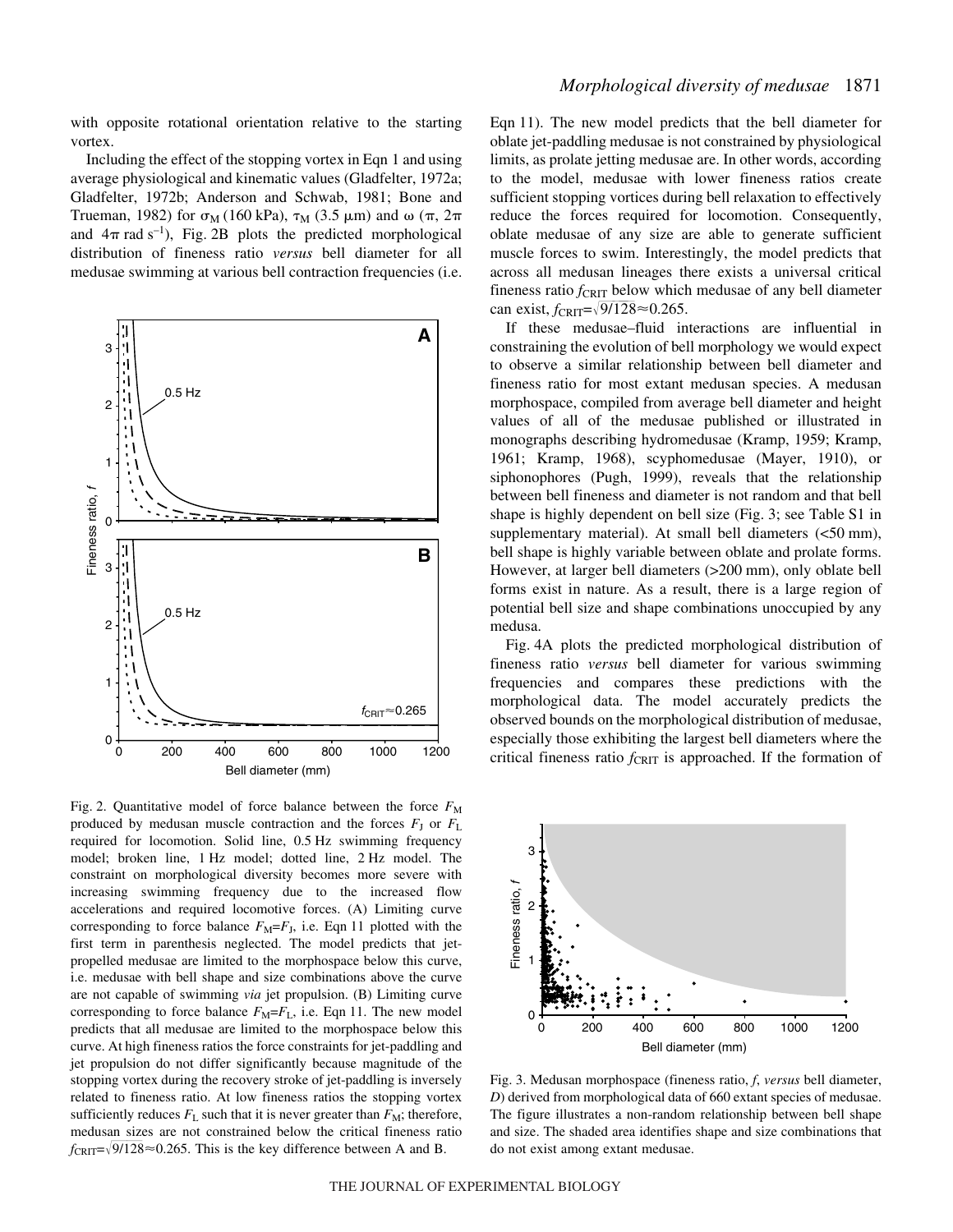

Fig. 4. Comparison of quantitative model of morphological diversity with data from 660 extant species of medusae. (A) Black circles, morphological data; solid blue curve, 0.5 Hz swimming frequency model; solid red curve, 1 Hz model; solid green curve, 2 Hz model. Broken red curve, model prediction in the absence of stopping vortex formation at 1 Hz. (B) Black circles, morphological data; solid blue curve, morphospace limit corresponding to an order of magnitude increase (10 times) in the physiologically available force  $F_M$  for the model with 0.5 Hz swimming frequency; solid green curve, morphospace limit corresponding to an order of magnitude decrease (0.1 times) in the physiologically available force  $F<sub>M</sub>$  for the model with 2 Hz swimming frequency; red curve, 1 Hz model corresponding to average physiological data. *f*<sub>CRIT</sub>, critical fitness ratio.

the stopping vortex is neglected in the model, as in the traditional jet propulsion perspective, Fig. 4A also shows that the largest medusae would appear to violate the constraint imposed by the available muscle capacity. The sensitivity of these results to the muscle capacity estimate is explored in the following Discussion section.

Finally, plotted on a log–log scale with *H* on the ordinate axis and  $D^2$ +C/*D* on the abscissa, the model (i.e. Eqn 13) predicts that the morphological data for bell height *versus* diameter should lie on a line with slope= $1/2$ , i.e.  $log H \sim \frac{1}{2} log(D^2 + C/D)$ . Fig. 5 compares this model with the morphological data. The agreement is reasonable, although a least-squares fit to the data suggests a smaller slope of 0.37. Most of the discrepancy occurs at large bell diameters, where the model assumption that d*H*/dt <dD/dt becomes less accurate (see Materials and methods). A curvilinear model could be incorporated to account for the slope change at large bell diameters. However, this would necessitate either an arbitrary curve-fitting constant or the



Fig. 5. Relationship between bell height  $H$  and the function of bell diameter *D* derived in Eqn 13 for 660 extant species of medusae. Black circles, morphological data; black line, model prediction with slope=0.5; grey line, least-squares fit with slope=0.37.

future discovery of additional scaling constraints that can be combined with the present analysis.

## **Discussion**

The presence of the stopping vortex ring has implications not only for swimming force, which is the primary focus of this paper, but also for hydrodynamic efficiency. In the process of generating the forces necessary for locomotion, kinetic energy is inevitably lost to the wake. The magnitude of this kinetic energy loss, related to the induced drag (Lighthill, 1960), is directly proportional to the amount of rotational motion in the medusa wake. The stopping vortex interacts with the contraction-phase starting vortex of the next swimming cycle through mutual cancellation of their opposite-signed vorticity and through the velocity fields that they induce upon one another (i.e. Biot–Savart induction) (Saffman, 1992). These interactions reduce the total rotational motion in the water behind the animal (Fig. 1B; see also Movie 2 in supplementary material and Figs 2 and 3) (Dabiri et al., 2005). Hence, motioncanceling between the starting and stopping vortices in the jetpaddling swimming mode acts to reduce the kinetic energy lost in the wake, thereby increasing the swimming efficiency. This is in contrast with conventional jet-propulsion, which suffers from reduced hydrodynamic efficiency due to the large quantity of kinetic energy that is deposited into the wake during thrust production (Vogel, 2003) (cf. Fig. 1A). Interestingly, a similar energy-recovery mechanism has been identified in the swimming of bony fishes (Ahlborn et al., 1991; Ahlborn et al., 1997). However, the existence of such energy-saving behaviors has not previously been appreciated in lineages as primitive as medusae.

The developed model is especially useful because of the small number of input parameters required to make predictions. Nonetheless, it relies on a quasi-steady approximation of transient swimming dynamics and muscle